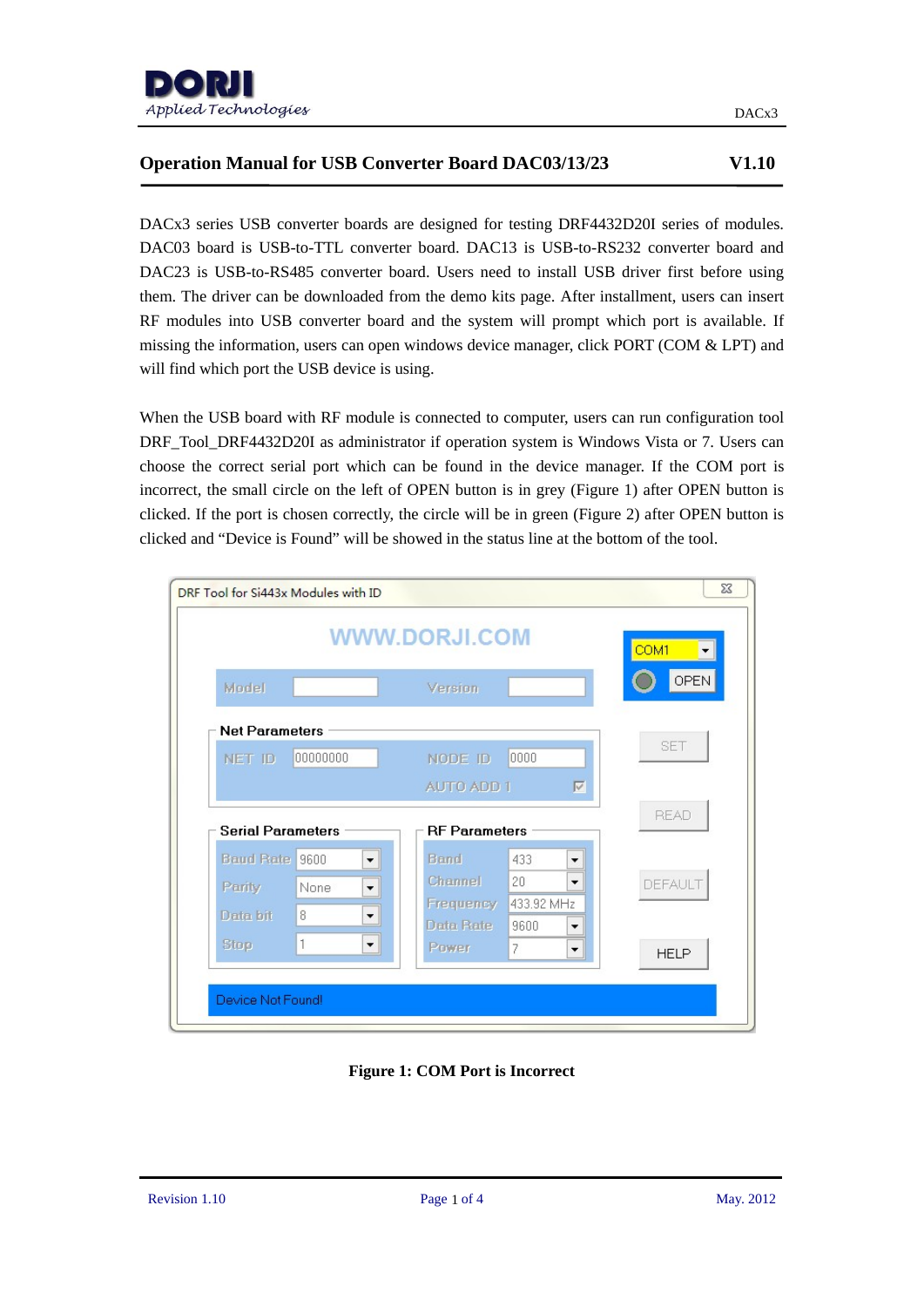

DACx3

|                                                                  |                              |                               |                         | COM5           |
|------------------------------------------------------------------|------------------------------|-------------------------------|-------------------------|----------------|
| <b>Model</b>                                                     | RF4432D20                    | Version                       | 1.0                     | CLOSE          |
| <b>Net Parameters</b>                                            |                              |                               |                         |                |
| <b>NET ID</b>                                                    | 00000000                     | NODE ID                       | 0000                    | <b>SET</b>     |
|                                                                  |                              |                               |                         |                |
|                                                                  |                              | <b>AUTO ADD 1</b>             | $\overline{v}$          |                |
|                                                                  |                              | <b>RF</b> Parameters          |                         | <b>READ</b>    |
|                                                                  | ۰                            | <b>Band</b>                   | 433<br>۰                |                |
|                                                                  | None<br>$\blacktriangledown$ | Channel                       | 20<br>▼                 | <b>DEFAULT</b> |
| <b>Serial Parameters</b><br>Baud Rate 9600<br>Parity<br>Data bit | 8<br>۰                       | Frequency<br><b>Data Rate</b> | 433.92 MHz<br>9600<br>▼ |                |

#### **Figure 2: COM Port is Correct**

### **1. DAC03**

DAC03 is a USB-to-TTL converter board. It shares the same board with DAC13. There is a jumper which can be used in different modes. In setting mode, the jumper needs to be shorted and in normal work mode it should be kept open. DAC03 board is used to configure DRF4432D20I-M1/M2 modules.



**Figure 3: DAC03 USB—TTL Converter Board**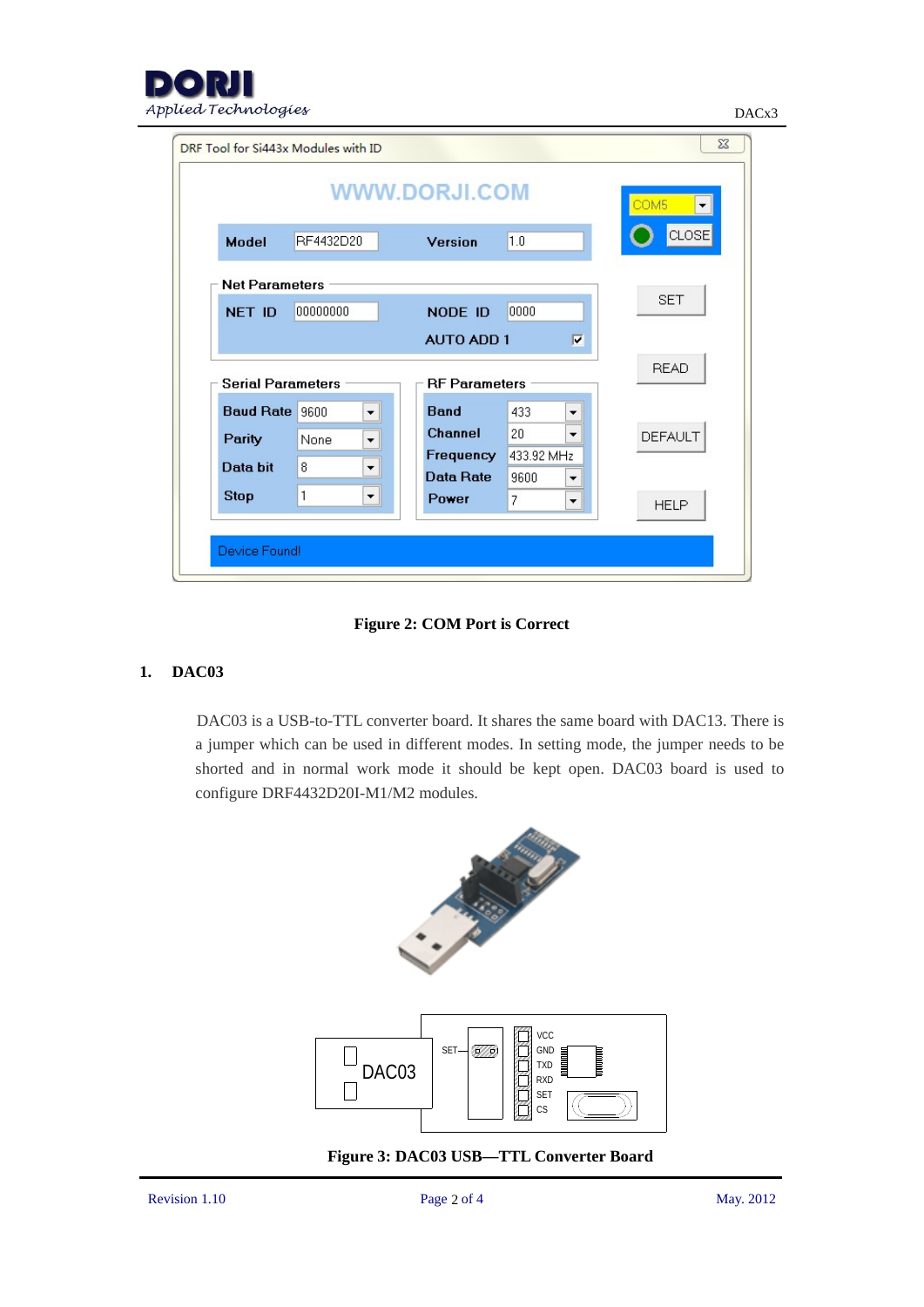

# **2. DAC13**

DAC13 is a USB-to-RS232 converter board. There is one jumper which is used to control the level of SET pin. When the jump is shorted, the SET pin will be connected to ground or else it is floated. This board can be used to configure DRF4432D20I-L1 modules.



**Figure 4: DAC13 USB—RS232 Converter Board**

# **3. DAC23**

DAC23 is a USB-to-RS485 converter board. There are only two jumpers on board. One is Normal for normal working mode and another is SET for setting mode. Users only can keep one jumper shorted in corresponding mode. DAC23 can be used to configure DRF4432D20I-L2 modules.



**Figure 5: DAC23 USB—RS485 Converter Board**